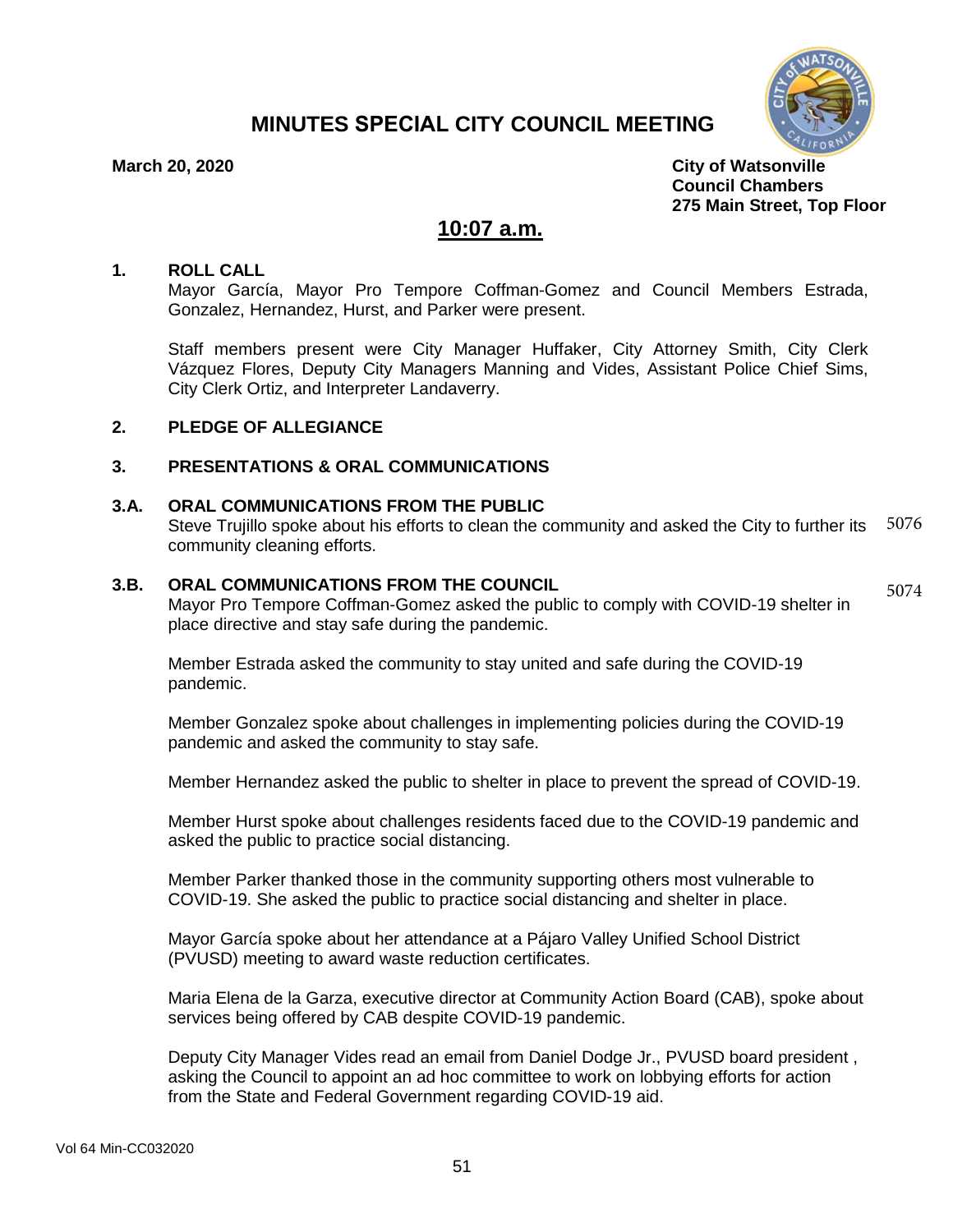Dr. Nancy A. Bilicich, via phone call, spoke about her attendance at the Zone 7, Flood Control and Water Conservation District meeting and assured the public that work on River Levee improvements was underway despite COVID-19 pandemic. 5074

> Deputy City Manager Vides read an email from Jennifer Schacher asking the Council to appoint an ad hoc committee to work on lobbying efforts for action from the Federal Government regarding COVID-19 aid.

### **4. REPORTS TO COUNCIL—No Action Required**

#### **4.A COVID-19 ESSENTIAL SERVICES UPDATE**

#### **1) Staff Report**

5820

The report was given by City Manager Huffaker.

#### **2) City Council Clarifying & Technical Questions**

In answering Member Hernandez, City Manager Huffaker stated business owners should contact the County Health Services Agency with questions regarding shelter in place orders. He spoke about efforts by the City to educate the community on shelter in place orders.

City Manager Huffaker, in answering Member Estrada, spoke about City efforts to educate the public about preventing spread of COVID-19.

#### **3) Public Input**

Dori Rose Inda, chief executive officer at Salud para la Gente, spoke about efforts to minimize spread of COVID-19 and asked that the public follow shelter in place orders as well as practicing social distancing. She spoke about services offered at Salud para la Gente.

Steve Trujillo stated South Korea was a prime example for containing COVID-19 and asked the City to look to them for guidance. He spoke about conflicting recommendations and allowance of certain businesses to operate while others were closed. He asked Council to contact legislators to request COVID-19 testing supplies.

Angel asked the City to create videos explaining social distancing and shelter in place orders. He suggested stores protect the most vulnerable members of the community by offering special hours. He asked for more enforcement of price gouging.

Diana Fernandez, via email, stated Second Harvest Food Bank and Pájaro Valley Unified School District needed to improve the food distribution program to better promote social distancing.

Manuel Gonzalez, via email, stated youth were not following COVID-19 shelter in place orders and asked the City to intervene.

Jennifer Ortiz, via email, asked Council to ensure that those still working despite COVID-19 be compensated for their bravery.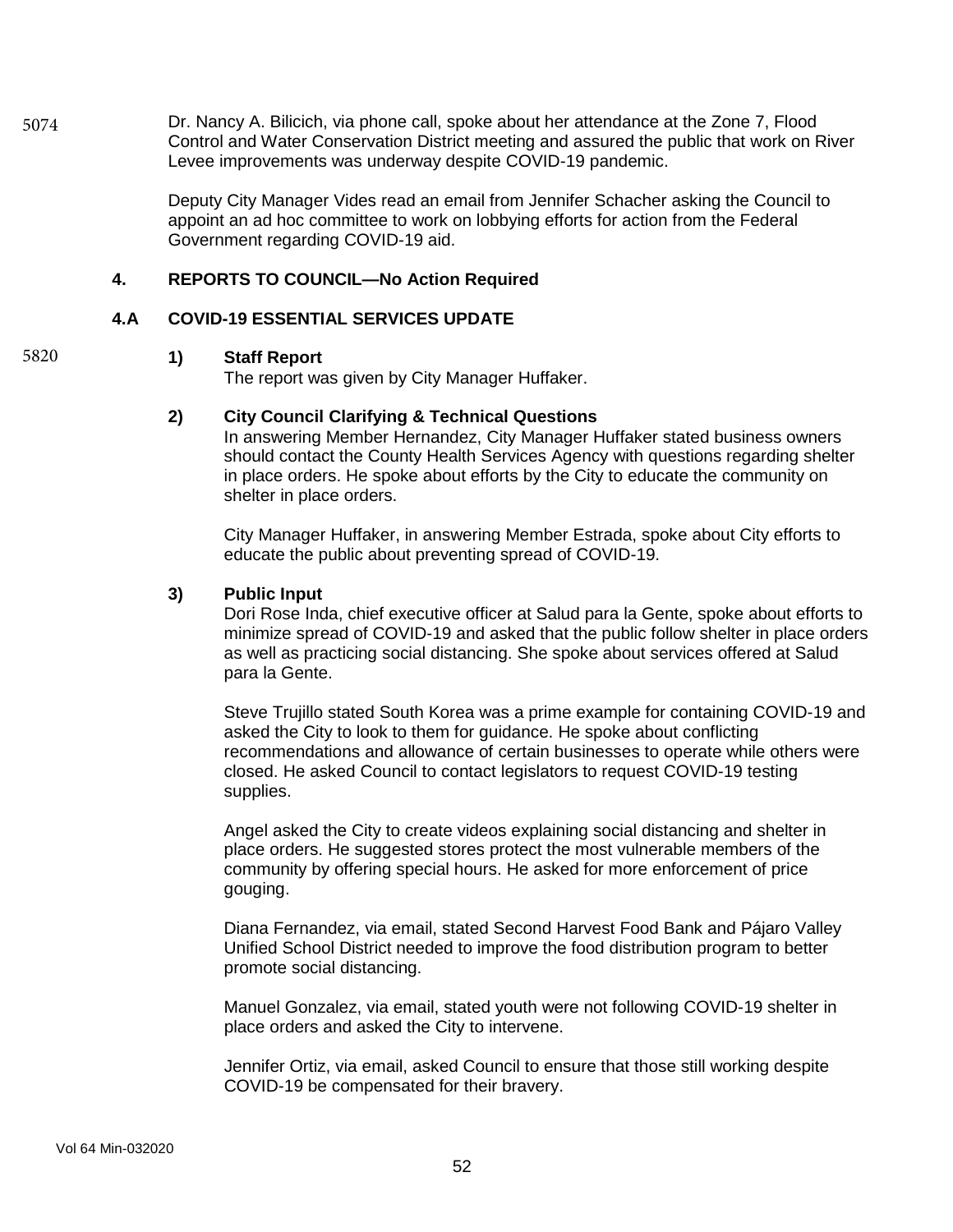Emily Gutierrez, via email, asked Council to address challenges small businesses and homeless were facing.

### **5. CONSENT AGENDA**

#### **Public Input on any Consent Agenda Item (None)**

**MOTION:** It was moved by Member Hurst, seconded by Member Gonzalez and carried by the following vote to approve the Consent Agenda.

| AYES:            |                                | MEMBERS: Coffman-Gomez, Estrada, Gonzalez, Hernandez, Hurst,<br>Parker, García |  |  |
|------------------|--------------------------------|--------------------------------------------------------------------------------|--|--|
| NOES:<br>ABSENT: | MEMBERS: None<br>MEMBERS: None |                                                                                |  |  |

- **5.A RESOLUTION NO. 38-20 (CM): MOTION DIRECTING CITY ATTORNEY TO PREPARE RESOLUTION APPROVING PAYMENT FOR REPAIR OF THE D8-CATERPILLAR BULLDOZER SERVING THE CITY OF WATSONVILLE LANDFILL IN THE AMOUNT OF \$111,371.65** 4888
- **5.B. RESOLUTION NO. 35-20 (CM): RESOLUTION AUTHORIZING PURCHASE OF THREE 2020 PETERBILT MODEL 520 ROLL-OFF COLLECTION VEHICLES TO BE USED BY THE SOLID WASTE DIVISION FROM RUSH TRUCK CENTERS OF CALIFORNIA, INC., THROUGH THE PURCHASING AUTHORITY OF THE CITY OF LOS ANGELES, IN AN AMOUNT NOT TO EXCEED \$806,746.80 (\$537,831.20 WILL BE FUNDED BY SOLID WASTE ENTERPRISE FUND FOR FY2018/2019 & \$268,915.60 WILL BE FUNDED BY THE SOLID WASTE ENTERPRISE FUND FOR FY2019/2020)** 4888
- **5.C. RESOLUTION NO. 36-20 (CM): RESOLUTION AUTHORIZING PURCHASE OF ONE (1) 2021 TYMCO MODEL 600 STREET SWEEPER UNIT TO BE USED BY SOLID WASTE DIVISION FROM GCS ENVIRONMENTAL EQUIPMENT SERVICES, INC., THROUGH THE PURCHASING AUTHORITY OF THE CITY OF SELMA, IN AN AMOUNT NOT TO EXCEED \$282,397.05 (FUNDED BY THE SOLID WASTE ENTERPRISE FUND FOR FY2019/2020)** 5082 5647
- **5.D. RESOLUTION NO. 37-20 (CM): RESOLUTION ACCEPTING \$30,000 GRANT FROM MONTEREY PENINSULA FOUNDATION FOR THE WATSONVILLE ENVIRONMENTAL SCIENCE WORKSHOP & APPROPRIATING SUCH FUNDS TO THE SPECIAL GRANTS FUND** 5783
- **6. ITEMS REMOVED FROM CONSENT AGENDA (None)**
- **7. PUBLIC HEARINGS, ORDINANCES, & APPEALS**
- **7.A. CONSIDERATION OF UNCODIFIED URGENCY ORDINANCE ENACTING A TEMPORARY MORATORIUM ON EVICTIONS DUE TO NONPAYMENT OF RESIDENTIAL AND COMMERCIAL RENT FOR TENANTS WHERE THE FAILURE TO PAY RENT RESULTS FROM INCOME LOSS RESULTING FROM THE NOVEL CORONAVIRUS (COVID-19)** 5820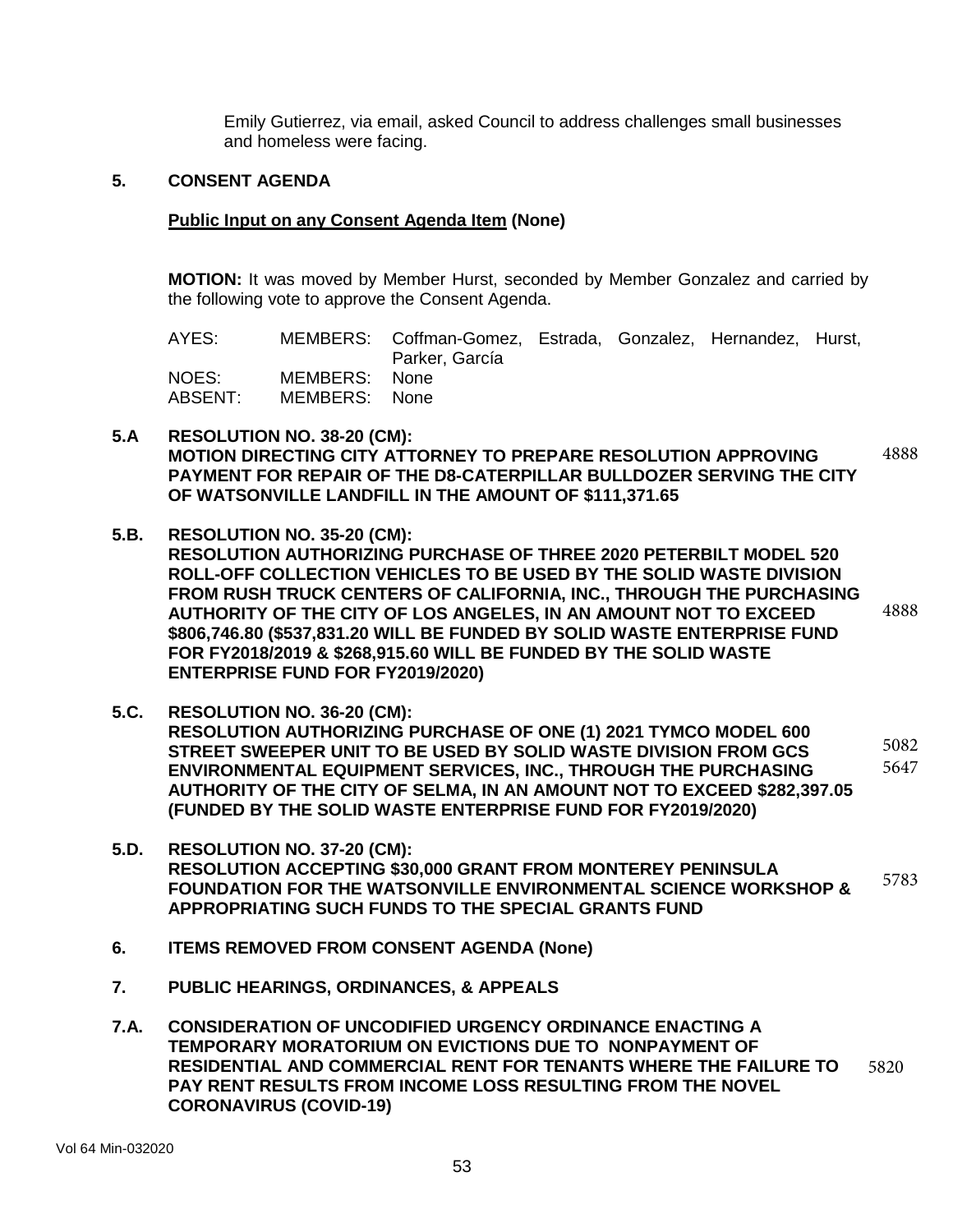#### **1) Staff Report**

The report was given by City Attorney Smith.

#### **2) City Council Clarifying & Technical Questions**

City Attorney Smith answered questions from Member Parker regarding required notification of landlord by tenant about nonpayment of rent due to loss of income arising from COVID-19.

In answering Member Estrada, City Attorney Smith explained who the ordinance protected and how residents would be notified.

In answering Member Gonzalez, City Attorney Smith stated the proposed ordinance did not prohibit rent increases, but the Council could amend the ordinance to do so.

In answering Member Hernandez, City Attorney Smith explained the changes Council could make to the proposed ordinance.

City Attorney Smith and City Manager Huffaker answered questions from Mayor García regarding options tenants had in repaying deferred rent and potential aid from State and Federal Government.

City Manager Huffaker answered questions from Member Coffman-Gomez regarding available resources for residents and City efforts to minimize impacts from City utility fees. City Manager Huffaker added that there was language in the ordinance requiring tenants to show proof of hardship.

City Attorney Smith answered questions from Mayor García regarding necessary documentation to show need for rent payment deferral.

#### **3) Public Hearing**

Steve Trujillo asked that the proposed ordinance be modified to prevent rent increases for the remainder of the year.

Angel asked Council to search for ways to help tenants pay deferred rent. He also asked that the City work to inform all residents about the evictions moratorium.

Dori Rose Inda, Salud Para la Gente, asked the public to follow shelter in place orders and asked Council to retain language in the ordinance that allows tenants to demonstrate the need for rent deferral.

Clark Codiga, via phone call, stated no outreach was created regarding the proposed ordinance and asked Council to postpone action until more input from stakeholders was received. He spoke about negative effects the ordinance would have on landlords.

Henry Martin, director at Watsonville Law Center, asked Council to remove requirement of proof of need for rent deferral, specify that mobile homes are included in the ordinance, and to include landlord retaliation prevention language in the ordinance.

5820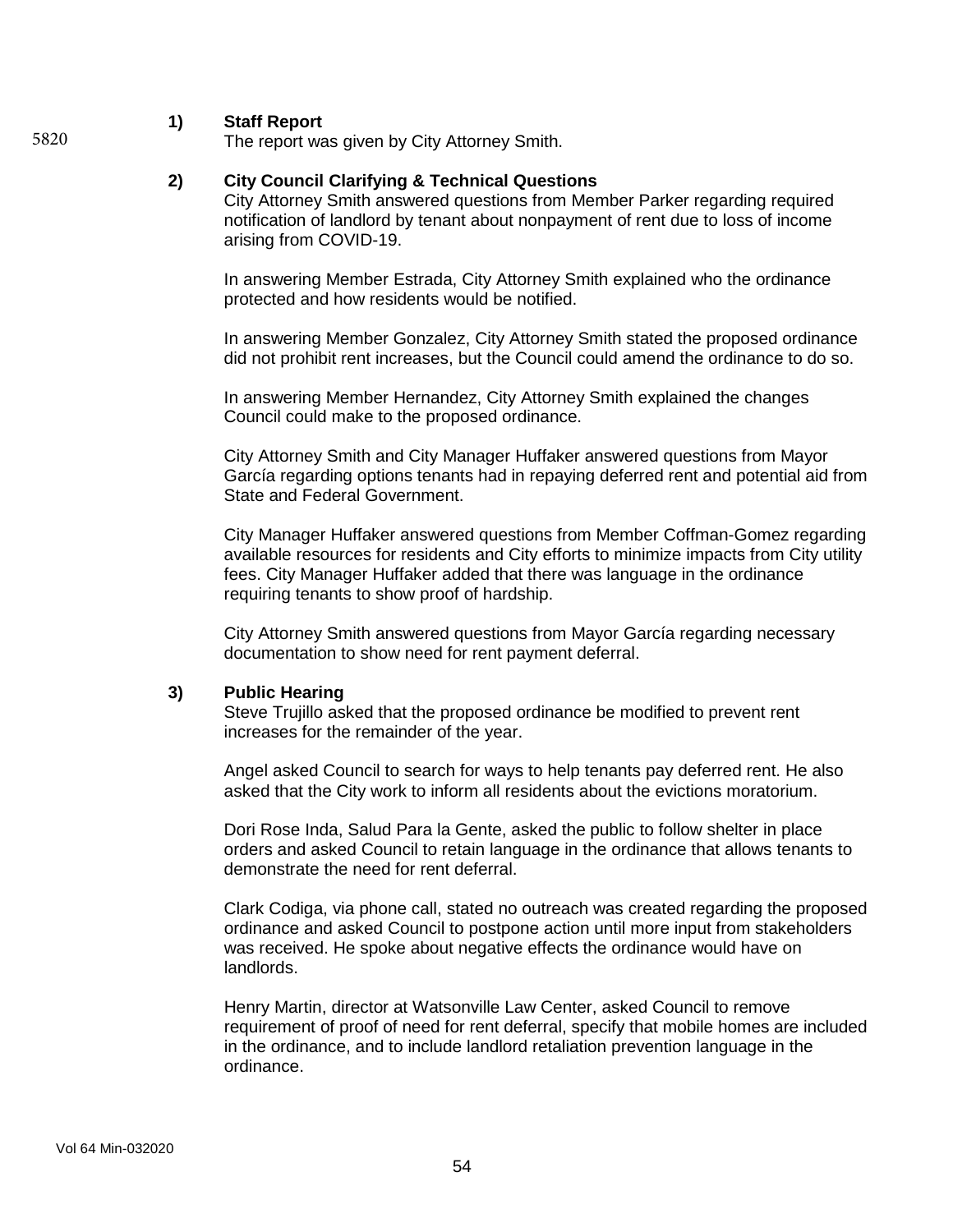Jenni Veitch-Olson, via email, thanked the City for efforts to protect and inform the public regarding COVID-19. She asked Council to support the proposed ordinance and protect all tenants. 5820

Juggy Tut, via phone call, asked Council to postpone decision on the item until the effects on landlords were studied.

Marion Madrid, via email, thanked the City for their efforts to protect the public.

Neva Hansen, via email, wrote in opposition to the proposed ordinance due to negative effects it would have on landowners.

Bill Hansen, via email, wrote in opposition to the proposed ordinance due to negative effects it would have on landowners and the economy. He recommended housing assistance instead of deferred rent.

Glen Kramer, via phone call, stated the public did not receive adequate notice on the moratorium and asked Council to deny its approval until more input was received from landowners.

Kathy Oliver, Oliver Properties, via phone call, spoke in opposition to the proposed moratorium due to effects it would have on landowners.

Chris Codiga, via phone call, stated the public did not receive adequate notice on the moratorium and asked Council to deny its approval until more input was received from landowners.

Dave Molinari, via phone call, spoke in support of the proposed moratorium and spoke about challenges businesses faced in light of COVID-19.

Kelly Davis, via phone call, asked Council to deny the moratorium due to effects it would have on landowners.

**4) MOTION**: It was moved by Member Gonzalez, seconded by Mayor García to amend the proposed ordinance to remove requirement for verifiable documentation for need for rent deferral, limit the payment deferral period to sixty (60) days, and prohibit rent increases during that period for all dwellings within City limits.

#### **5) City Council Deliberation on Motion**

Member Parker stated Council could not adequately hear or participate in the discussion. She asked for postponement of the item until Council could participate and receive information adequately.

Member Hurst asked for postponement of the item until Council could participate and receive information adequately.

**MOTION**: The above motion failed by the following vote:

| AYES:   | MEMBERS:      | Gonzalez, Hernandez, García,                   |
|---------|---------------|------------------------------------------------|
| NOES:   |               | MEMBERS: Coffman-Gomez, Estrada, Hurst, Parker |
| ABSENT: | MEMBERS: None |                                                |